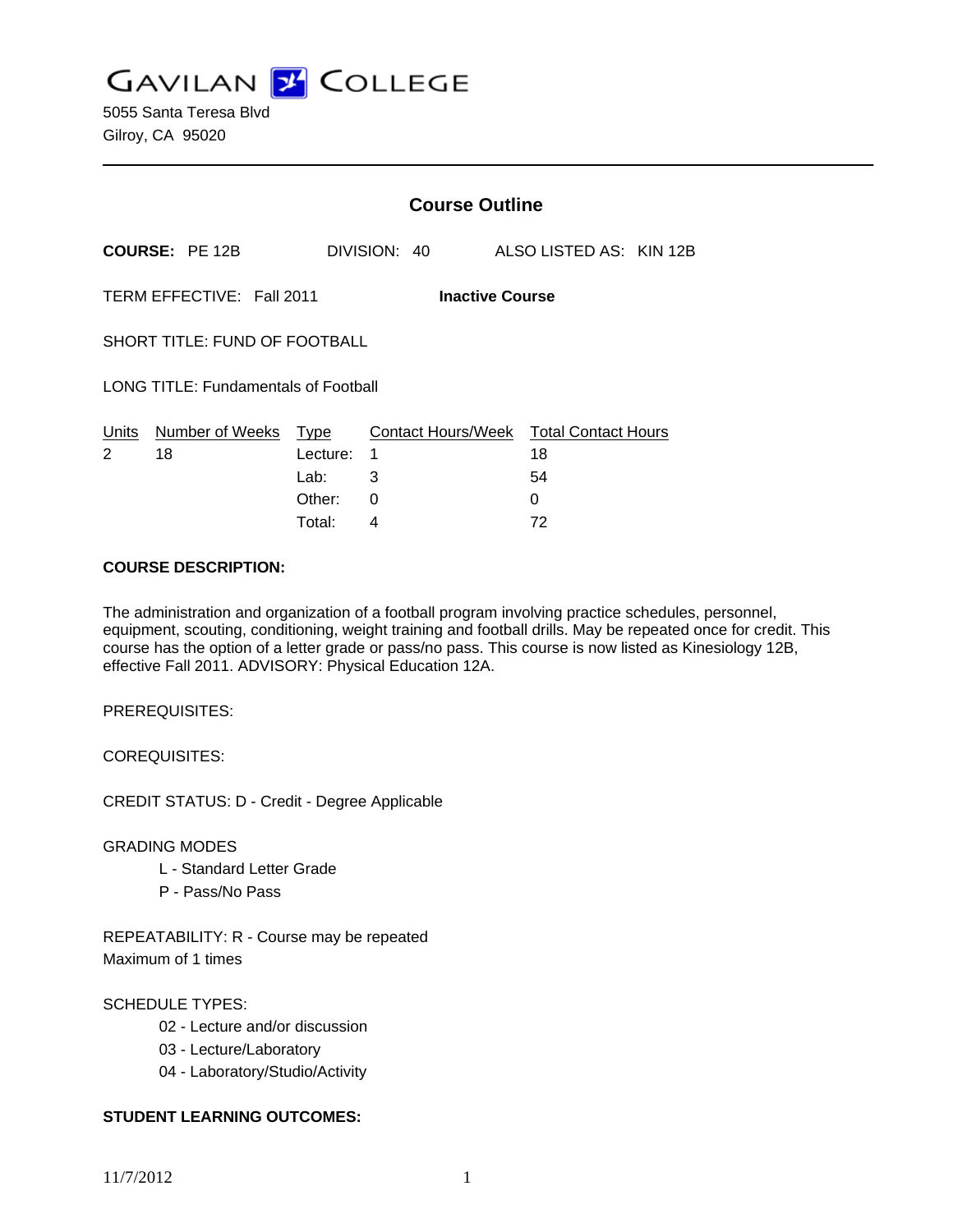1. The student will describe and demonstrate the mechanics for the following blocking and tackling skills: reach block, cut block, partner tackling, and tackling while stripping the football.

ILO: 7, 2, 1

Measure: demonstration, class discussion

2. The student will apply the rules, advanced strategies, and advanced offensive, defensive, and special teams theories in game-like situations.

ILO: 2, 7, 4

Measure: performance, role playing

3. The student will develop and implement a practice plan.

ILO: 7, 2, 4, 1

Measure: written report, oral report, project

# **CONTENT, STUDENT PERFORMANCE OBJECTIVES, OUT-OF-CLASS ASSIGNMENTS**

Inactive Course: 11/08/2010

This course is now listed as Kinesiology 12B, effective Fall 2011.

Curriculum Approval Date: 04/28/2008

12 Hours

Introduction. Course syllabus, grading procedures, and course expectations will be discussed. Equipment needs, stretching, and conditioning drills specific to football will be reviewed. Stance and alignment. The essential techniques for a proper stance by each position, including a two point and a three point stance for both offensive and defensive players, will be described. A variety of alignments will be taught based on position and play called. Students who repeat the class will become more proficient in these skills through repetition of the drills in class. They will be provided with the opportunity to mentor a first year student.

HW: They will view a video of players at each position, critique their stances and prepare a written and an oral report.

SPO: The students will describe and demonstrate eight (8) stretches used for the sport of football. They will develop and demonstrate two (2) new conditioning drills that could be used in class. The techniques for a proper stance by each position, both offensively and defensively, will be explained and demonstrated. Alignments, based on position and play, will be diagramed.

# 8 Hours

Blocking and tackling. Advanced fundamentals on reach blocks, cut blocks, and downfield blocking as well as partner tackling and tackling and stripping the football will be presented. Advanced mechanics involved in catching a football and defeating blocks will be introduced through lecture, demonstration, film, and guided practice. Students who repeat this course will work with a first year student, helping them develop their techniques. They will also become more proficient it their skills through repetition of the drills in class.

HW: A film on tackling fundamentals and techniques and a film on group tackling fundamentals will be reviewed and a report prepared. A series of hand/eye coordination and footwork drills will be developed and then presented in class.

SPO: Students will demonstrate the proper techniques for reach blocks, cut blocks, and downfield blocking and explain when they would be used. Partner tackling and tackling and stripping the football will be discussed and demonstrated.

#### 12 Hours

Lecture, discussion, and a film on the rules of the game of football. Case studies on rule interpretations will be provided for student analyses. Information on developing a practice schedule will be presented through lecture and discussion. A debate about what a practice schedule should include - conditioning, special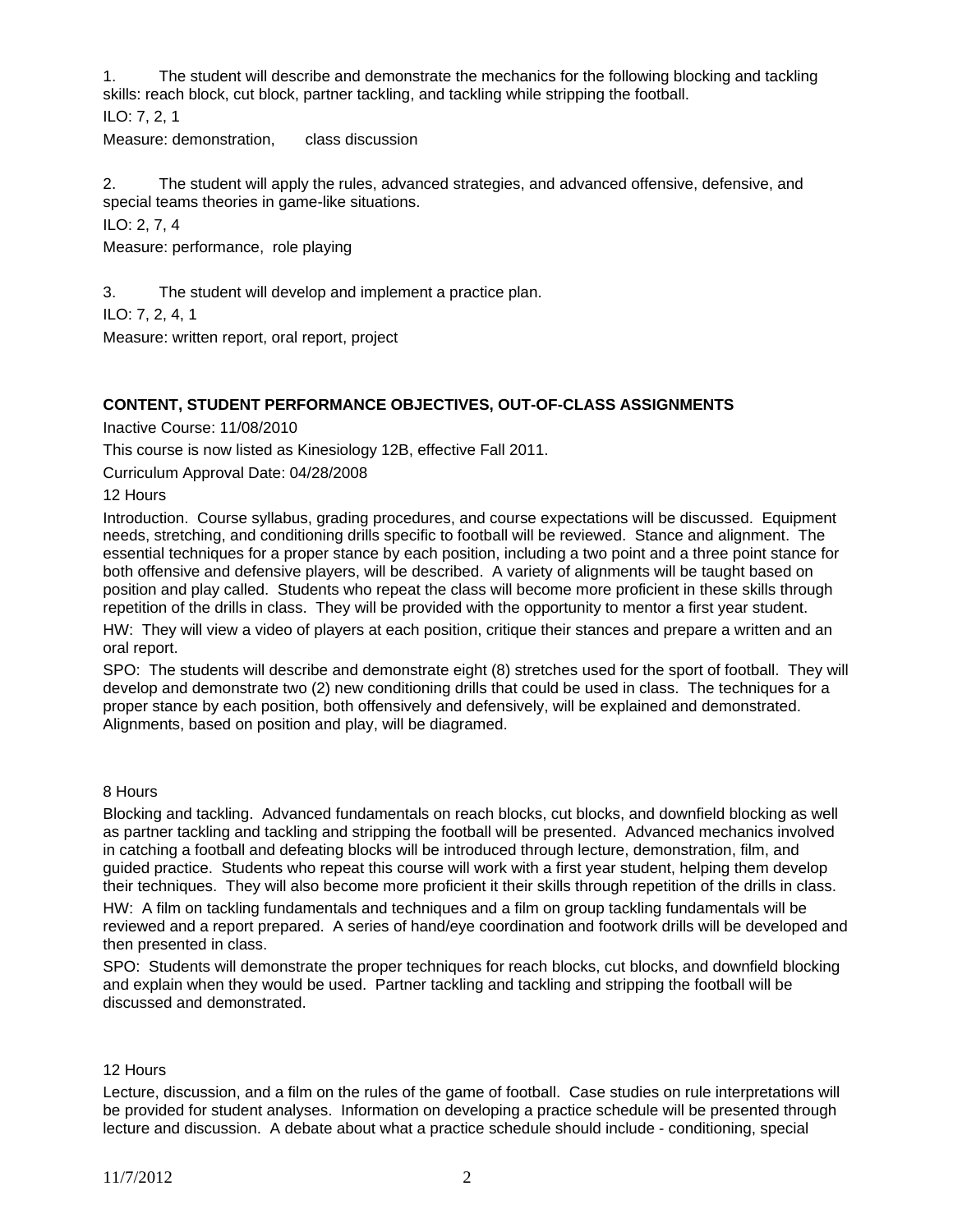teams work, group work, individual work, etc. - will be conducted. Students who repeat the class will be provided the opportunity to officiate scrimmages where they can utilize their knowledge of the rules. They will have the opportunity to help run a practice.

HW: As an out of class assignment, students will attend a football game and observe and write an evaluation of the game officials' calls. They will create practice schedules for an entire week of practice.

SPO: Students will analyze and interpret case studies in the standard rule book. They will officate scrimmages and make the correct calls depending on the situation. Students will discuss and debate what should be included in a practice schedule.

### 12 Hours

Offensive positions. A review of the terminology used for each offensive position; including the hole numbers, gap letters, formation calls, and motion calls; will be held. Defensive positions. A review of the terminolgy used for each defensive position; including each defensive front, position, gap letters, formation adjustments, and motion calls will be facilitated. Speciality positions. A review of the terminology for special teams positions based on each special team; including blocking assignments, return calls, and responsibilities; will be provided. Students who repeat the class will lead a discussion on offensive, defensive, and special teams positions.

HW: Students will design a series of offensive formations which will include diagrams for each position. They will also design defenses for each of the above offenses. They will diagram each formation and label each position and gap. The same will be done for special teams.

SPO: Students will label and discuss each offensive, defensive, and special teams position. They will perform each offensive, defensive, and special teams position in practice and scrimmage situations.

### 8 Hours

Offensive situations. Review offensive strategy and philosophy based on down and distance, field position, defensive adjustments, and personnel. Defensive situations. Review defensive strategy and philosophy based on down and distance, field position, offensive formations, offensive tendencies, and personnel. Classroom lecture, film observation, on-field instruction, and drills will be utilized. Students who repeat this course will improve their knowledge of offensive and defensive strategies involved in football.

HW: Students will develop a 10 play offensive script and a defensive stunt package based on the offensive formations.

SPO: Students will perform the offensive and defensive concepts and strategies in practice and scrimmage situations. They will discuss the philosophies involved in these offensive and defensive strategies.

#### 8 Hours

Weight training and conditioning for football. A review of the weight training techniques and conditioning principles specific to football will be provided. This will include performing lifts based on power and explosion and auxillary lifts as well as aerobic, anaerobic and plyometric conditioning exercises. The use of kettlebells will be introduced. Testing in the four core lifts: bench press, dead lift, squat, and power clean will be administered. Students who repeat this class will become more proficient in their weight training techniques and conditioning principles through supervised repetition in class.

HW: As an out of class assignment, students will develop an off-season weight training and conditioning program. They will read a handout on the use of kettlebells and be prepared to discuss this information in class.

SPO: Students will complete testing for the four core lifts. They will demonstrate at least four (4) exercises with the kettlebell. Students will participate in a variety of aerobic, anaerobic, and plyometric exercises.

### 8 Hours

Scouting and game preparation. Philosophies of game preparation; including film review, scouting reports, and practice sessions will be discussed. Opportunities for interclass play will be provided. Students who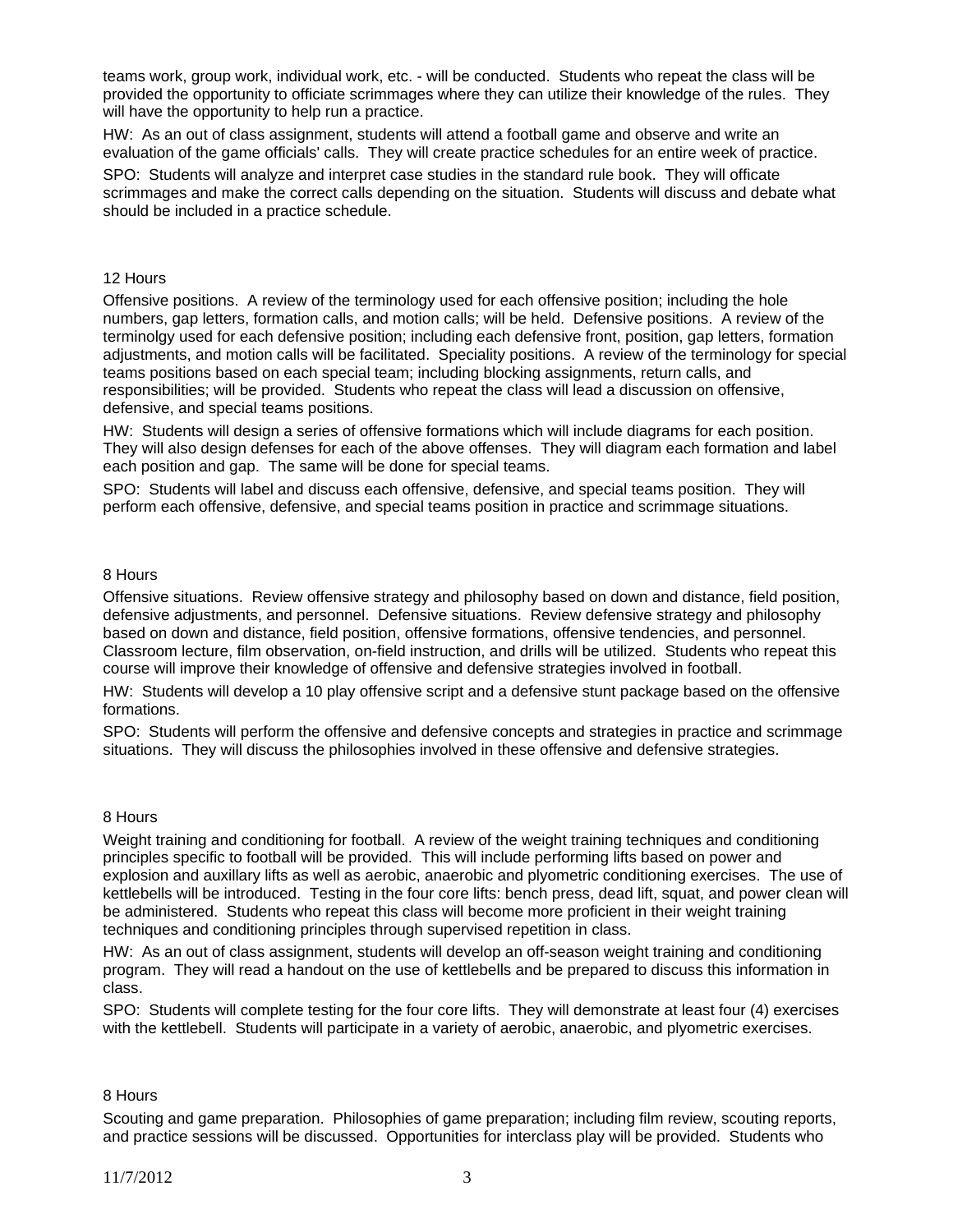repeat the class will officiate some of the games. Their skills will improve through supervised repetition in class.

HW: Students will review game film and input information into a scouting report. They will write a review of their interpretation of the rules when they were officiating.

SPO: Students will demonstrate all their skills during practice and scrimmage situations. They will execute offensive, defensive, and special teams plays.

2 Hours Final Examination (Practical and Written)

# **METHODS OF INSTRUCTION:**

Lecture, demonstration, guided practice, video analysis and interpretation, group discussion.

### **METHODS OF EVALUATION:**

| The types of writing assignments required:              |               |  |  |  |  |  |
|---------------------------------------------------------|---------------|--|--|--|--|--|
| Written homework                                        |               |  |  |  |  |  |
| Reading reports                                         |               |  |  |  |  |  |
| Other: Note taking and film review reports.             |               |  |  |  |  |  |
| The problem-solving assignments required:               |               |  |  |  |  |  |
| None                                                    |               |  |  |  |  |  |
| The types of skill demonstrations required:             |               |  |  |  |  |  |
| Performance exams                                       |               |  |  |  |  |  |
| The types of objective examinations used in the course: |               |  |  |  |  |  |
| Multiple choice                                         |               |  |  |  |  |  |
| Matching items                                          |               |  |  |  |  |  |
| Completion                                              |               |  |  |  |  |  |
| Other category:                                         |               |  |  |  |  |  |
| Requires student participation                          |               |  |  |  |  |  |
| The basis for assigning students grades in the course:  |               |  |  |  |  |  |
| Writing assignments:                                    | 10% - 20%     |  |  |  |  |  |
| Problem-solving demonstrations: 0% - 0%                 |               |  |  |  |  |  |
| Skill demonstrations:                                   | $30\% - 50\%$ |  |  |  |  |  |
| Objective examinations:                                 | 10% - 20%     |  |  |  |  |  |
| Other methods of evaluation: 30% - 40%                  |               |  |  |  |  |  |

# **REPRESENTATIVE TEXTBOOKS:**

# **ARTICULATION and CERTIFICATE INFORMATION**

 Associate Degree: CSU GE: IGETC: CSU TRANSFER: Transferable CSU, effective 199730 UC TRANSFER: Transferable UC, effective 199730